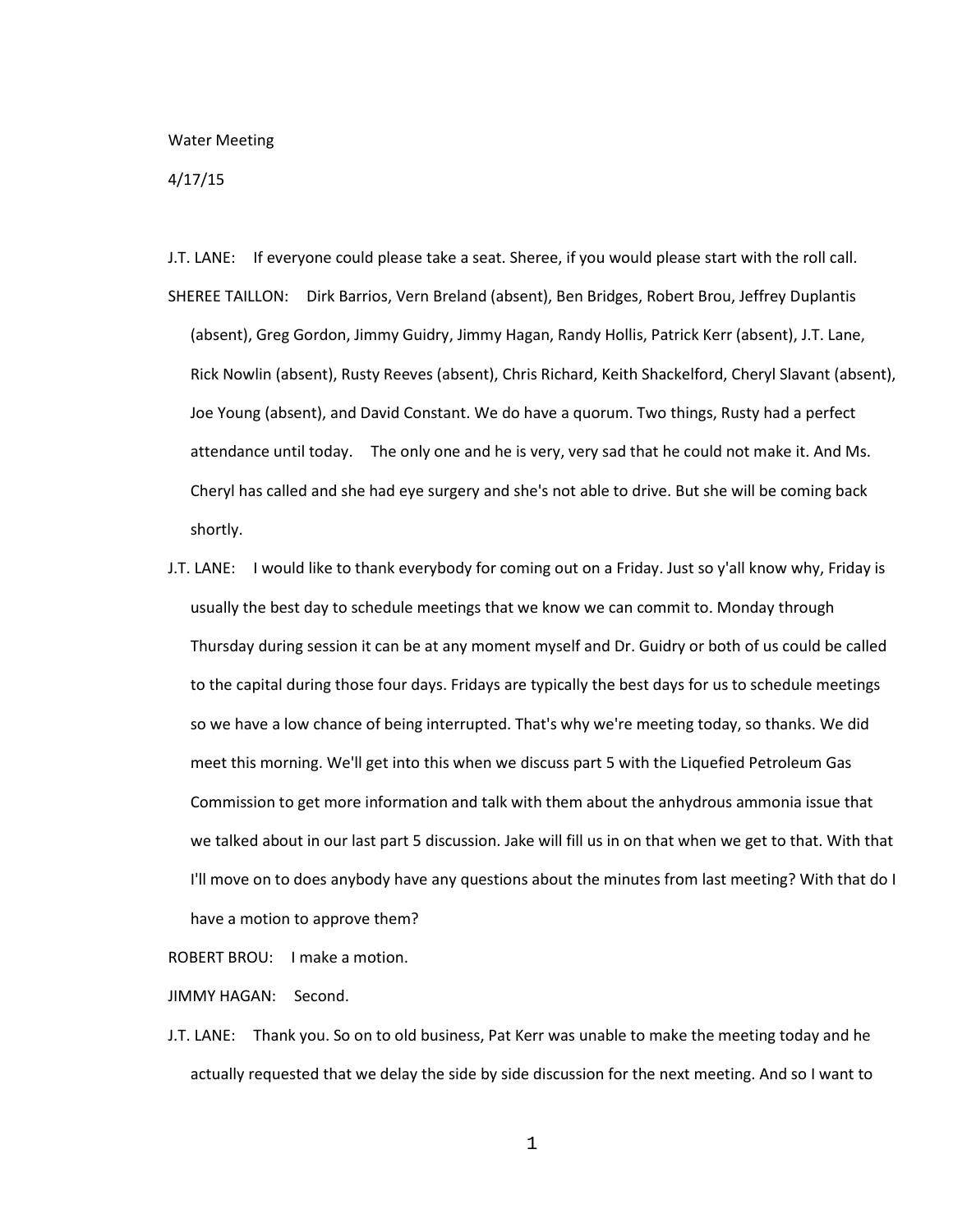just ask the committee are there any objections to altering the agenda to discuss the part 10 side by side in our next meeting in May? All right, thank you. So with that we will move on to discussion of part 5.

- JAKE CAUSEY: You may have two copies of part 5. One has the highlighted, sort of the highlighted slash clean cut version. The other I think is a straight up clean cut version with only a couple comments. A lot easier to use the highlighted so just wanted to make sure everybody had that. So I'll go through, the first comment on page 1 was with regard to creating a definition for ANSI accredited testing agency. We didn't insert the exact definition here, but I think we're just noting the definition will be created. I think that's pretty straight forward.
- DIRK BARRIOS: I think we refer it was a requirement four times in here. Neither one of them is exactly the same. When it talks about using NSF requirements verified by ANSI then you come back on page 7 and I think it says ANSI AWWA standards and/or ANSI NSF standard 60. A little while later it's a slight different version. And I think you're trying to say the same thing all four times.
- JAKE CAUSEY: Yes. Generally speaking, yes.
- DIRK BARRIOS: The only thing I'm saying could we be consistent and say the exact same thing all four times?

JAKE CAUSEY: The standard is the only thing that's probably changing in those.

DIRK BARRIOS: Someone that might not understand exactly what you're trying to say.

JAKE CAUSEY: Oh, you mean like here where it says shall meet NSF 60 requirements as verified by an ANSI accredited testing agency and then elsewhere where it says meet AWWA or ANSI NSF blah which would say or NSF as verified by. But just be more consistent in that. We'll do that. Good point. On page 2 we had discussed the chemical feed rate shall be proportional to the flow stream being dosed. So the language that was proposed we removed. We discussed item A above that addressed that manually or automatically controlled are both covered and available. And then comment 3 at the bottom shall not be required, I guess reworded this, shall not be required for chlorine gas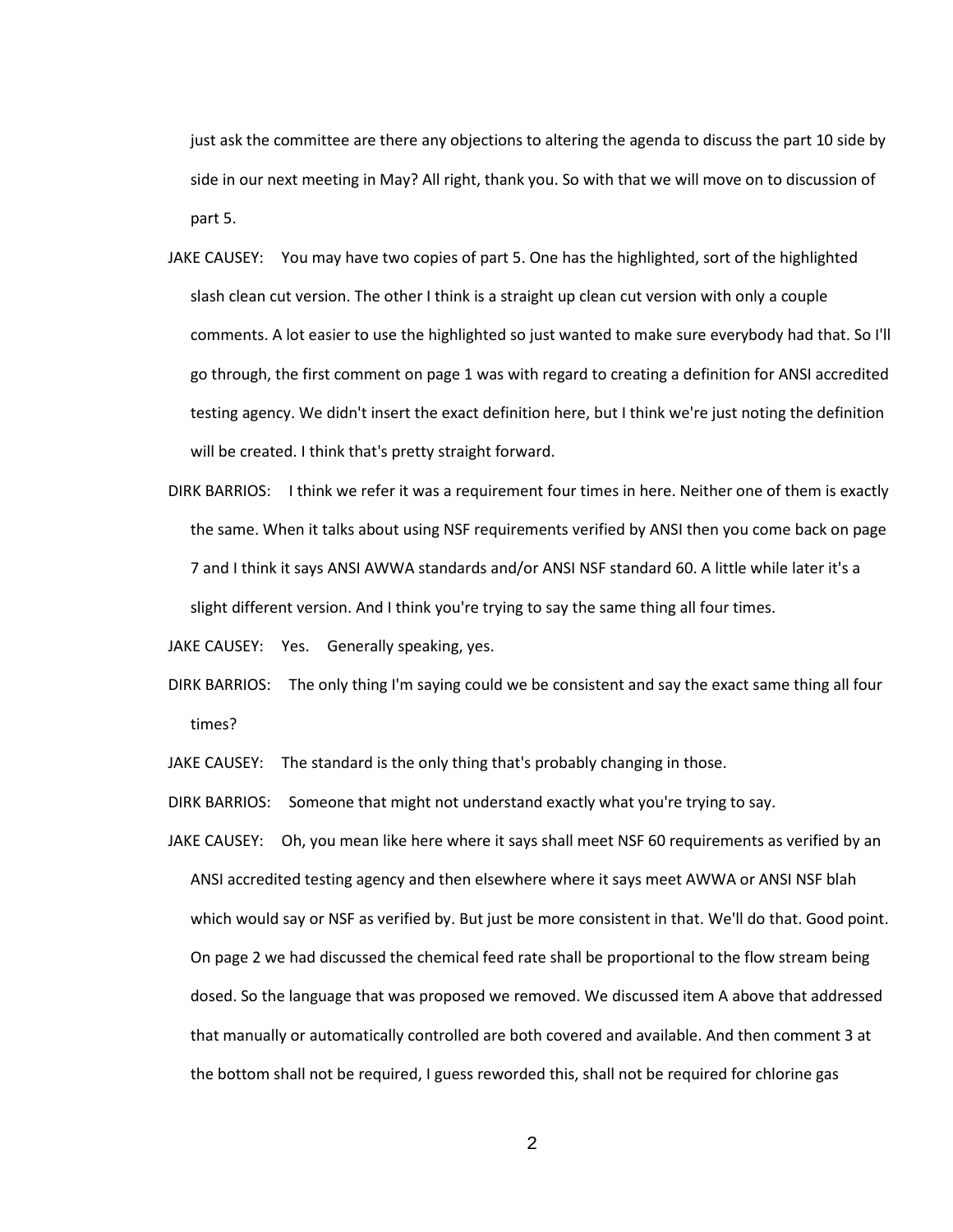cylinders when used as a backup or standby source of chlorine gas. I think we agreed, but reworded. C devices utilized to readily, we had it and shall be provided at the end of this sentence. Page 4 comment 5 we added the supply and storage of chemicals to that title. Deleted A space and then I guess reworded A to use the committee language or subcommittee except use 10 days instead of 7. And then 3 comment 8 we added can only be made by truckload lots like we had discussed last meeting. And then comment 9 we had just added the word readily. Have a means to readily determine the volume of liquid retained in the storage tank. On page 5 comment 10, so this was where we had left it as federal primary drinking water standards, but then added state drinking water regulations shall be provided while servicing a liquid storage tank so we wouldn't necessarily pull in the (inaudible). Comment 11, again we just added the word readily. Kept the language, but just used the word readily. A means shall be provided to readily measure the liquid level in the liquid storage tank. DHH comment 12 talks about valve drains on liquid storage tanks. We kept shall there. Then we get into comment 13 and 14 regarding day tanks. We had added an exception this requirement can be made for new and existing systems under the following condition except in the case of fluoride. And it said when an approved alternative means to provide chemical overfeed protection that provides at least the same level of protection as a day tank in addition to the requirements of section 5.5 siphon control or where chemicals are fed directly from shipping containers no larger than 55 gallons. This was something a lot of folks had questions on. So again, if you're feeding from a drum that's 55 gallons or less there's no day tank required. And then for other chemical feeds we're looking at the day tank sort of is at a baseline. It's providing some means of overfeed protection. It doesn't absolutely prevent overfeeds, but it limits the amount of overfeed. But we feel like the wording leaves it open enough that if there are other options that a water system or engineer want to pursue to provide overfeed protection in lieu of a day tank we have the ability to accept that. I know I had gotten some emails about different scenarios with meters and monitors and switches and what have you. A lot of that I think you can create a system that provides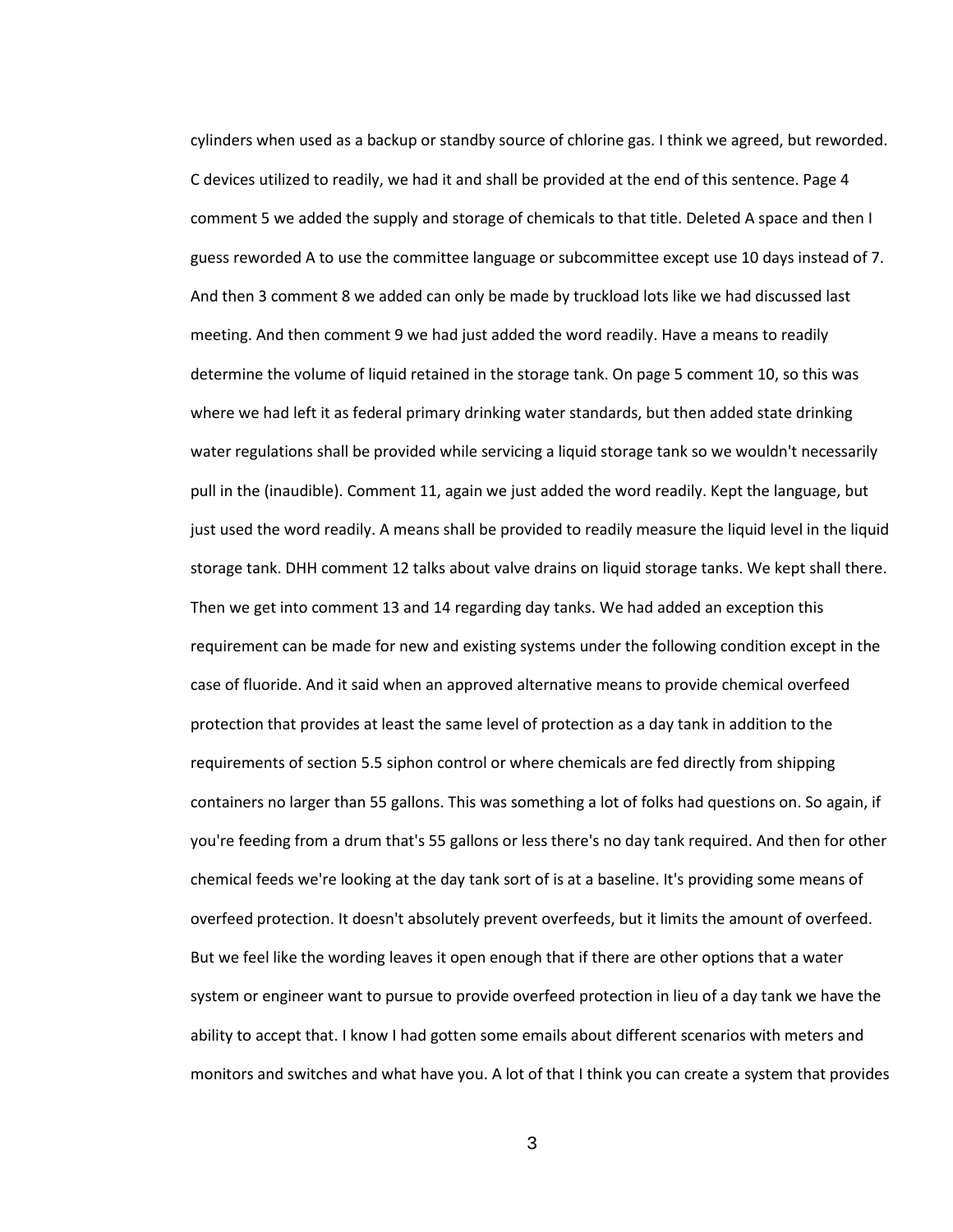more protection than a day tank as well, but so we're just kind of looking at that as a baseline.

- BEN BRIDGES: So if we're able to add automation and prove that we can do even better than just a day tank we can forgo the day tank and just come right out of a bulk tank. Good deal.
- JAKE CAUSEY: On page 6 DHH comment 15 subcommittee's language suggested means to prevent an overflow inserted and then we added I guess automated as discussed by the committee during the last meeting. I guess it will read except for fluorosilicic acid hand pumps may be provided for transfer from a shipping container. A tip rack may be used to permit withdrawal into a bucket from a spigot. Where motor driven transfer pumps are provided an automated means to prevent overflow shall be provided. Then the second continuous agitation shall be provided to maintain chemical slurries in suspension. On page 7 DHH comment 17. There was I guess some language inserted in here about if rooms are provided as deemed necessary and so we did not include that. I think the rooms are addressed later. And I think Randy just mentioned that was the first time rooms come up. DHH comment 18. Chlorine gas, chlorinators. So this was chlorinators should be housed in a room separate from but adjacent to the chlorine storage room. Now I think this specific A right here they're talking about the feed equipment, not necessarily the storage equipment in that it's preferable to install the feed equipment in a room separate from the storage equipment but it's not mandatory. But later I guess in the section I think it's actually C. D actually. D says chlorine gas feed and storage shall be enclosed and separated from other operating areas. So basically we propose to leave the language like it is, but provide an exception for existing systems who chlorine gas is protected from sunlight, but so that new permits would be required to provide the enclosure, but existing systems would be grandfathered in. So that would be part of the grandfathering. On page 8 of 13 about provisions. Maybe originally said must be made to chemically neutralize chlorine gas where feed and/or storage is located near residential or developed areas. We left it as should recommended by the subcommittee. I think it would be difficult to develop specific criteria about when you have to install scrubbers or not as far as location of residences, population numbers with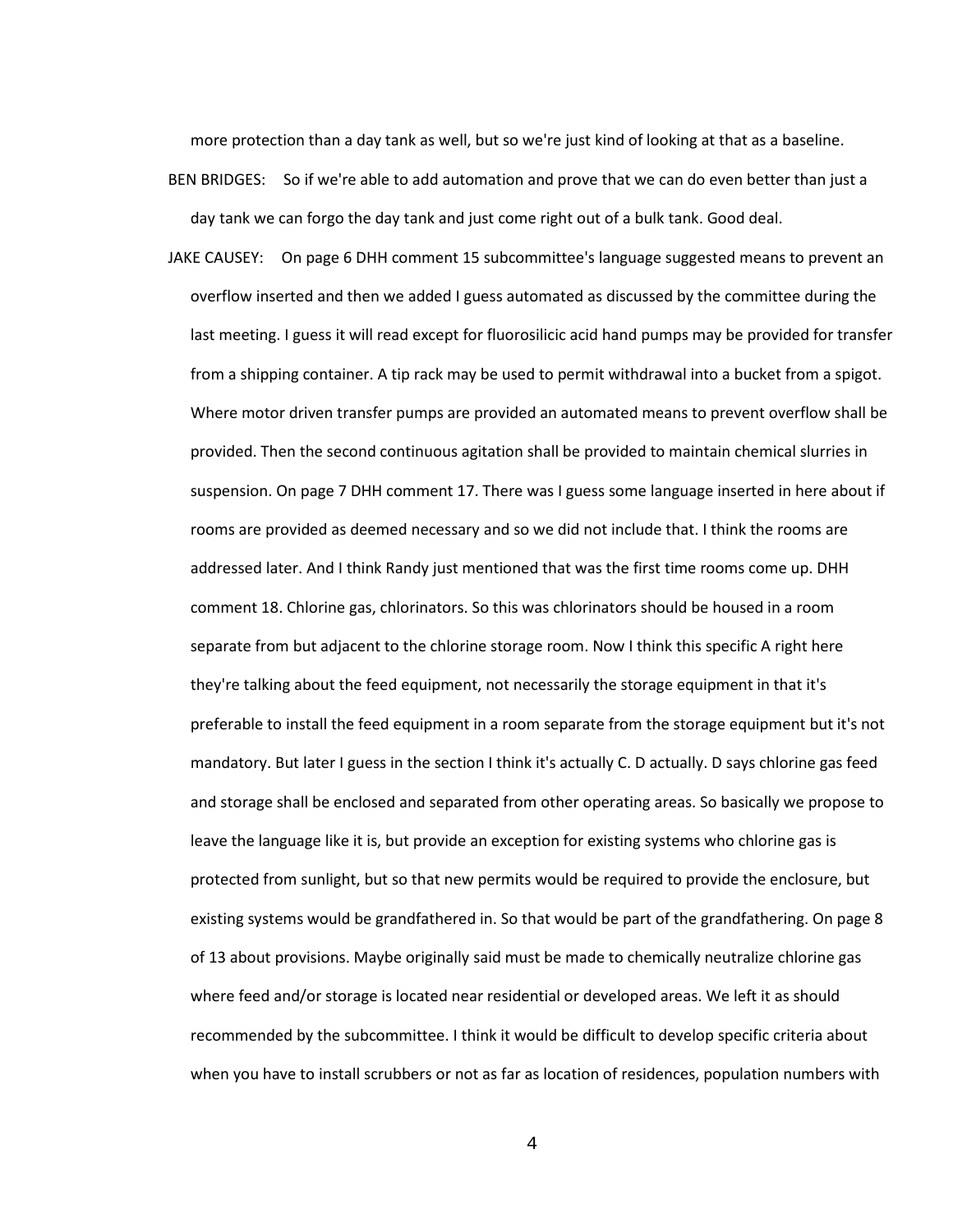distances, and what have you. I think that will just be more up to the owners and engineers to determine if that's necessary. So the bottom of page 8 number 4 stored in locked and secure rooms. I think there was a change to say something about upright position or something. We just left the language. Next was on page 10 of 13. DHH comment 25, sodium hypochlorite. I think we had just I think agreed on the intent, but reworded it to add the word when enclosed at the end of the sentence. And then DHH comment 26 it was proposed to delete and shall not be rinsed out or otherwise exposed to internal contamination but we reworded it to say and shall not be exposed to contamination. So you could clean it just in I guess a sanitary fashion. So DHH comment 27 positive displacement pumps we retained that. Then on comment 28 or mass flow monitors left that as an option. Comment 29 was about I guess ammonium sulfate, but liquid ammonium sulfate as I can tell really doesn't need any special provisions. It would just follow standard bulk storage liquid chemical. Nothing added for liquid for LAS. And then for aqua ammonia basically we propose to treat that the same as the chlorine gas that we would retain the language and that it would be mandatory enclosure on new permits, but that there would be a provision added to the grandfather section for existing systems. Comment 32 was to I guess maintain this provision in 10 state standards about bulk liquid storage tanks of aqua ammonia shall be designed to avoid conditions where temperature increases cause the ammonia vapor pressure over the aqua ammonia to exceed atmospheric pressure. I don't know that we're having that particular issue, but it's one of the ones we want to make sure we don't have. DHH comment 33 we just deleted the language if a room is constructed. And DHH comment 34 we just left the language from a day tank. I guess in that section we may since we do have the exception for day tanks as far as if we provide some other means of overfeed protection I don't know we may need to look at that language from a day tank just put if required by this code or if you don't have an exception or something like that. Putting a note by that. So the next is the anhydrous ammonia. And so as J.T. had stated we met with three or four folks from the Liquefied Petroleum Gas Commission John Alario, maybe Paul Schexnayder may have been their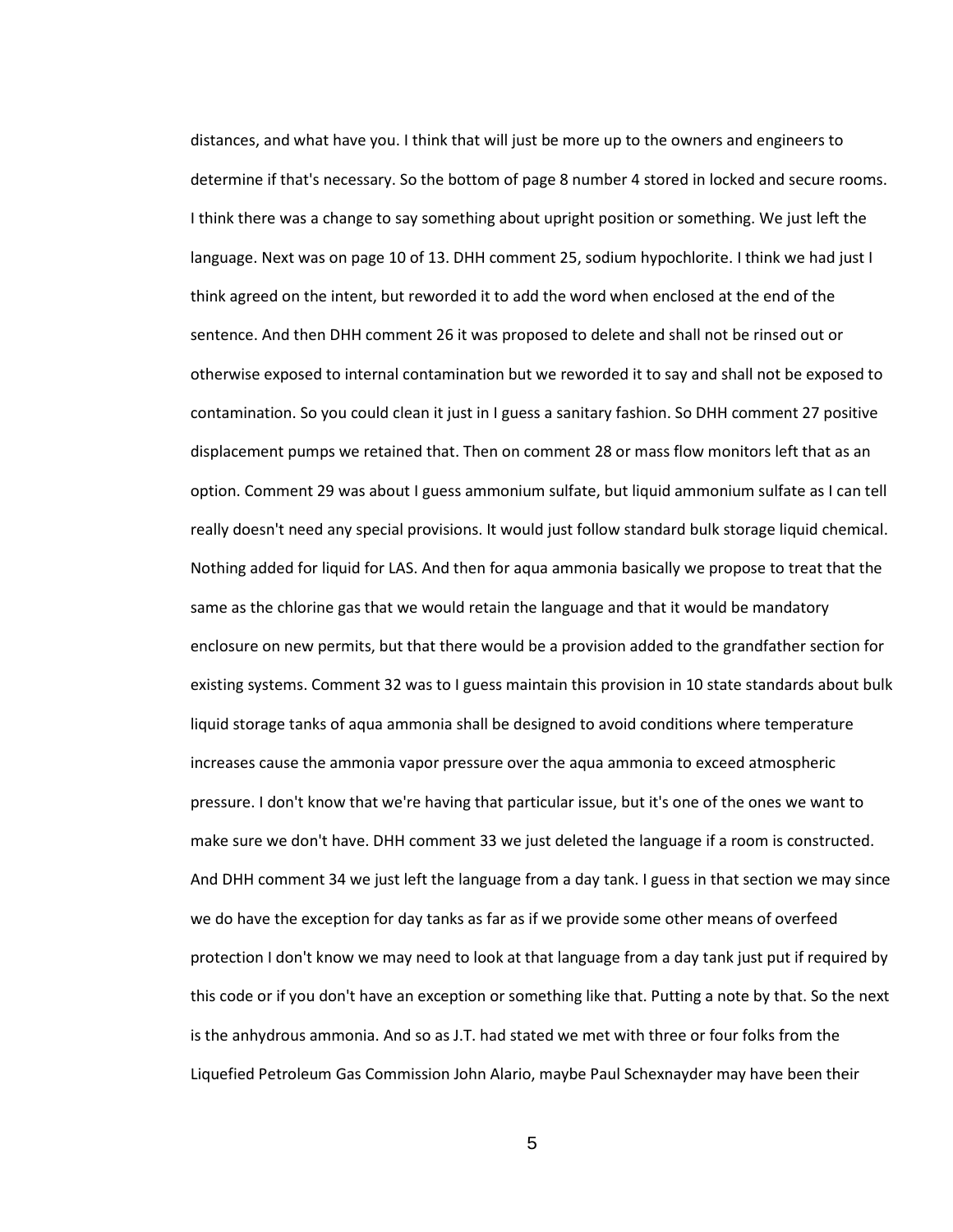attorney, two of their inspectors. And I guess maybe to recap at least on the St. Bernard permit we had provided everyone pictures of last meeting they did not issue a permit for that facility. I know they passed them out this time, I think I referenced this standard in the handout last meeting. CGA 2.1 I think is also referenced as ANCK 61.1. But what they had determined for St. Bernard is that in the standard the table starts at over 500 so their view was they only regulate 501 and greater and so 500 fell to the local jurisdiction which was the parish government. And so basically St. Bernard installed a 500 gallon tank so it didn't fall under their regulations was their prospective. So that's what they have one 500 gallon tank.

DIRK BARRIOS: What if you have bulk (inaudible)?

JAKE CAUSEY: Then you've exceeded 500 gallons. The question was asked, I assure you. Cause you got to ask the question, right. We certainly pointed out and they acknowledged and certainly their standard and rule does say except for buildings designed for that purpose and they tended to characterize that as more for that's kind of like just for small day tanks and what have you. Although it doesn't necessarily say that. But their view was that they do not intend on issuing permits to storing anhydrous ammonia inside a building period. But that would only apply to greater than 500 gallons. And their biggest concern was the ventilation if there's a leak the buildings are ventilated, but none the less. So our discussion was, and frankly even when we spoke to St. Bernard we felt like, and certainly I think the Gas Commission folks felt like liquid form is an inherently safer technology. I think we provided the numbers last meeting. Maybe roughly a 100 systems using ammonia, at least half of them are using liquid ammonium sulfate. Some using ammonium hydroxide. Less than 30, maybe closer to 20 maybe using anhydrous ammonia. I guess what we're proposing and what we had discussed with the Gas Commission was basically to kind of like everything else is kind of grandfather in what's in, but going forward we want to propose to mandate the use of liquid ammonia. There's risk with a system with gas inside and outside and basically the conversation led to you don't have to use gas. We can eliminate the risk all together from that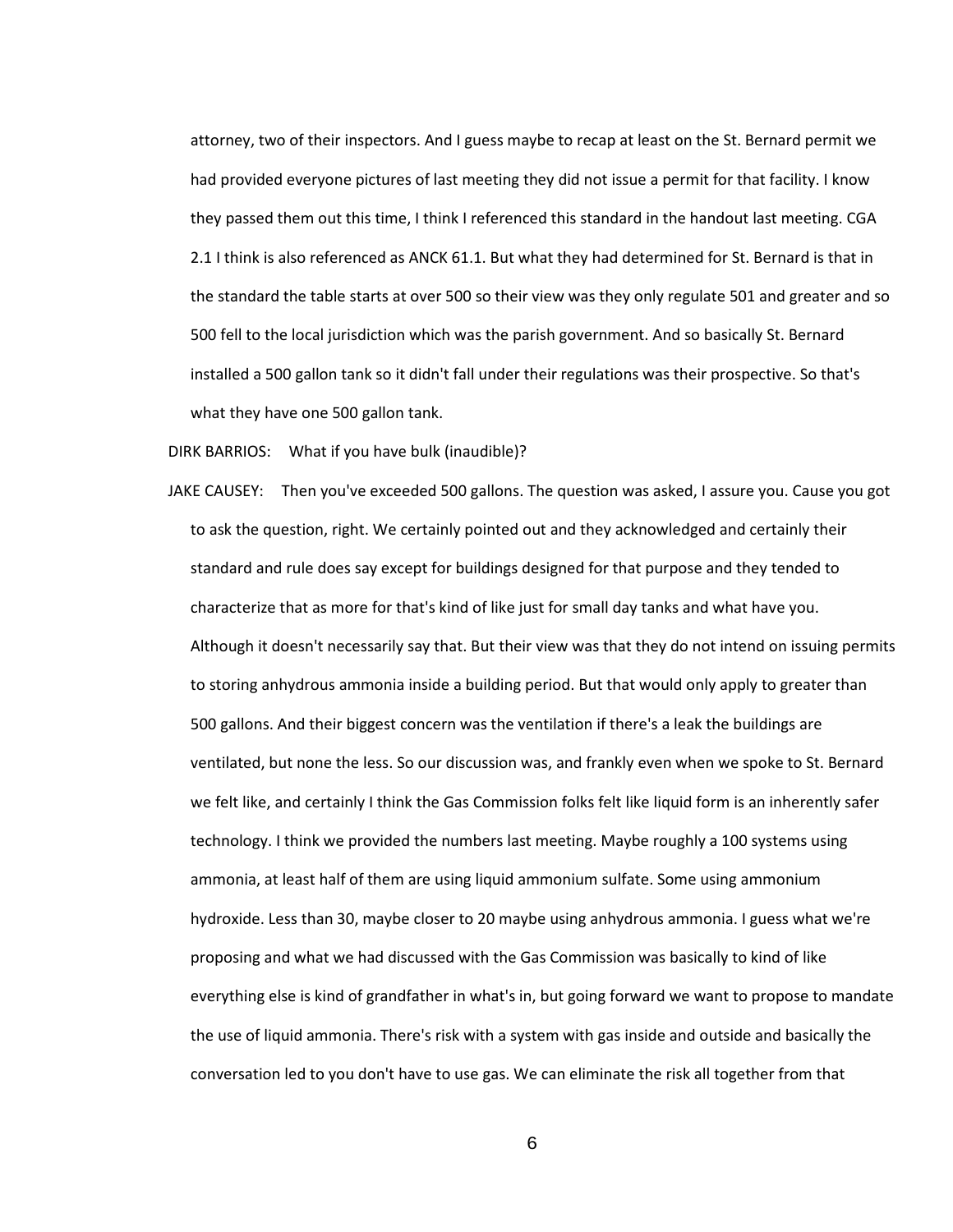prospective, but not to impact existing systems. I think we just had one new permit we issued for chloramines. It was LAS. Other than St. Bernard building their brand new plant we don't have many systems coming in for chloramine permits at all and when they do they are using liquids. What we also thought about is as Dirk keeps talking about this new plant or an expansion was that even for existing systems if they add some filters, add a clarifier what have you, if they are using their same anhydrous ammonia feed system not impacting that at all you wouldn't have to convert. If you literally are going to a new piece of ground somewhere and you got to get new permits and start from scratch then it would apply to you. But if you're just upgrading where you are and using your existing feed system then it wouldn't be a requirement at all. I think that's where we ended the conversation there with those guys. That's what basically we said we would come and present to the committee. I think we just kind of have a comment in here about using liquid forms of ammonia, but we haven't actually modified this part 5 to reflect any of that language. We just kind of wanted to bring it up. We certainly don't intend on voting on anything. We'll come back with a new version at the next meeting. That's where we left that.

- J.T. LANE: What we did also is just discuss the risk of having it in a building verses not. Just try to weight the risk of both scenarios and that's ultimately what led us to well since we thought anhydrous ammonia was the least seg-way for treatment that since we had such a low number going forward is it something that we could just look at potentially not using anymore in the state period for newly permitted systems. And so that sort of mitigated both the risk discussion and also preserve the authority for the commission to oversee regulation of it. And that was sort of the genesis of the conversation and certainly just a suggestion sort of where we ended. With that just so y'all know that's how we sort of ended up at that spot. With that let's have a discussion about that. Eager to get everyone's feedback on that issue.
- DIRK BARRIOS: The only question I have is, and I understand what you're saying if it's a completely new facility, and I'm not saying we're doing this cause I really don't know what the intention is.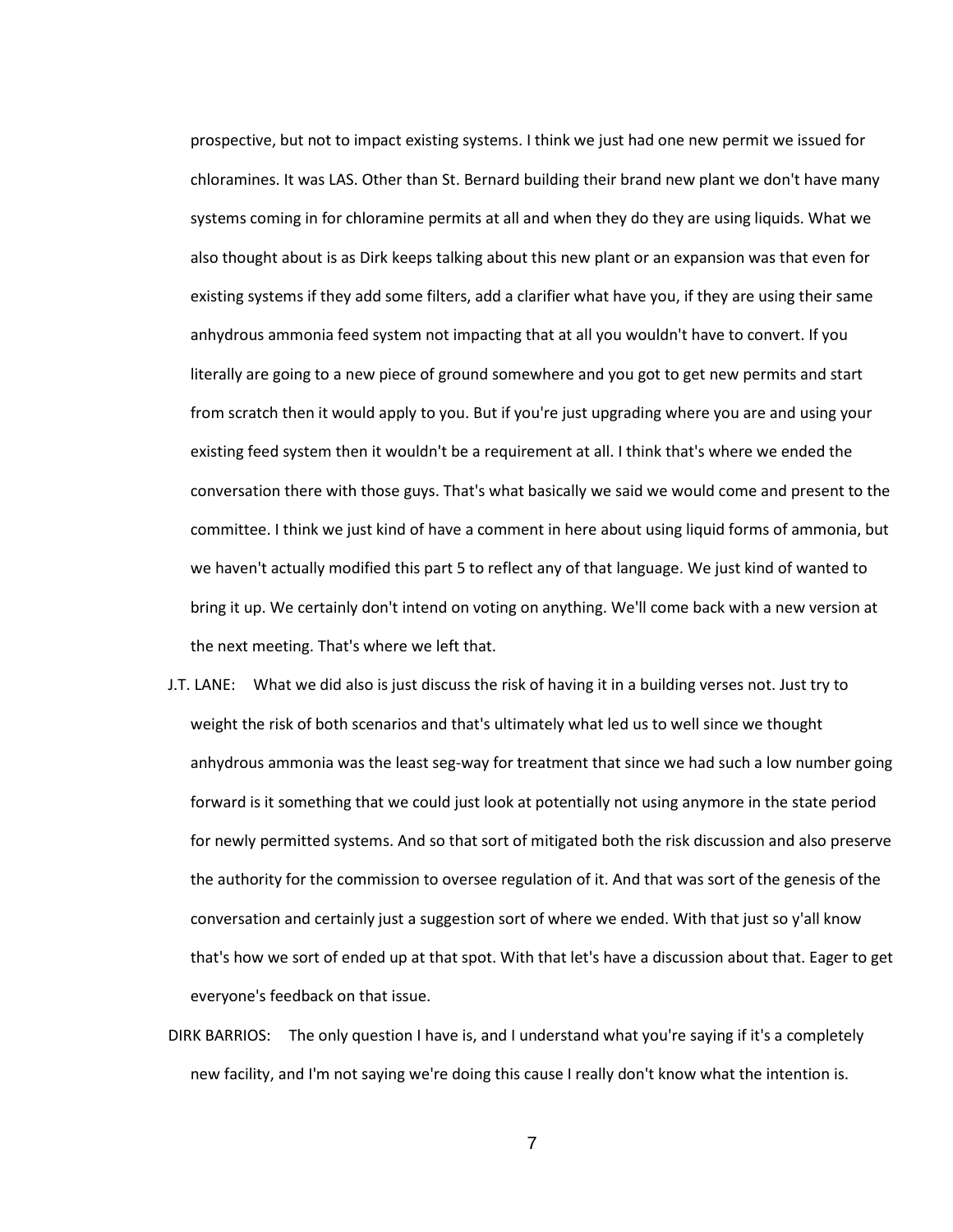Existing facility and you're doing some revamping and you decide you're better off moving your feed equipment to another location. Would that constitute not being able to use what you're already using?

JAKE CAUSEY: I don't know. You're talking about moving it a 100 feet?

DIRK BARRIOS: I'm not saying we will, I'm just saying if we do. I really don't know. We haven't gotten to that point yet. When you're expanding a facility the way ours is constructed right now we're going to be expanding towards the back of the property. Might be more advantageous to move your ammonia feed more centrally located than where it is right now.

JAKE CAUSEY: Yeah. I don't know, I mean I think if you're still using--

- DIRK BARRIOS: All the other equipment would be the same.
- JAKE CAUSEY: If you're still using the same clarifiers, the same filters in that sense and you're just maybe adding one new bank of filters and re-pipe something for treatment so you're just going to put it over here. I think it's still the same facility.
- DIRK BARRIOS: I don't think that we are, you just never know what's going to come up when you're planning these additions. Completely new I can understand that.
- CHRIS RICHARD: The only thing is I understand what you're saying. I'm not disagreeing with you, but it is new construction and it does require a permit so I don't see how you can grandfather new construction.
- JAKE CAUSEY: If you're going to move the anhydrous ammonia.

CHRIS RICHARD: It requires a permit for you to construct it.

- BEN BRIDGES: But J.T.'s last comment was we're trying to get away from the gas so why would you not take this opportunity to do something alternative.
- JAKE CAUSEY: I think that you make a good point. You have to have a permit at that point for that anhydrous ammonia storage and feed system.

ROBERT BROU: To Ben's point there are huge differences between using aqua ammonia and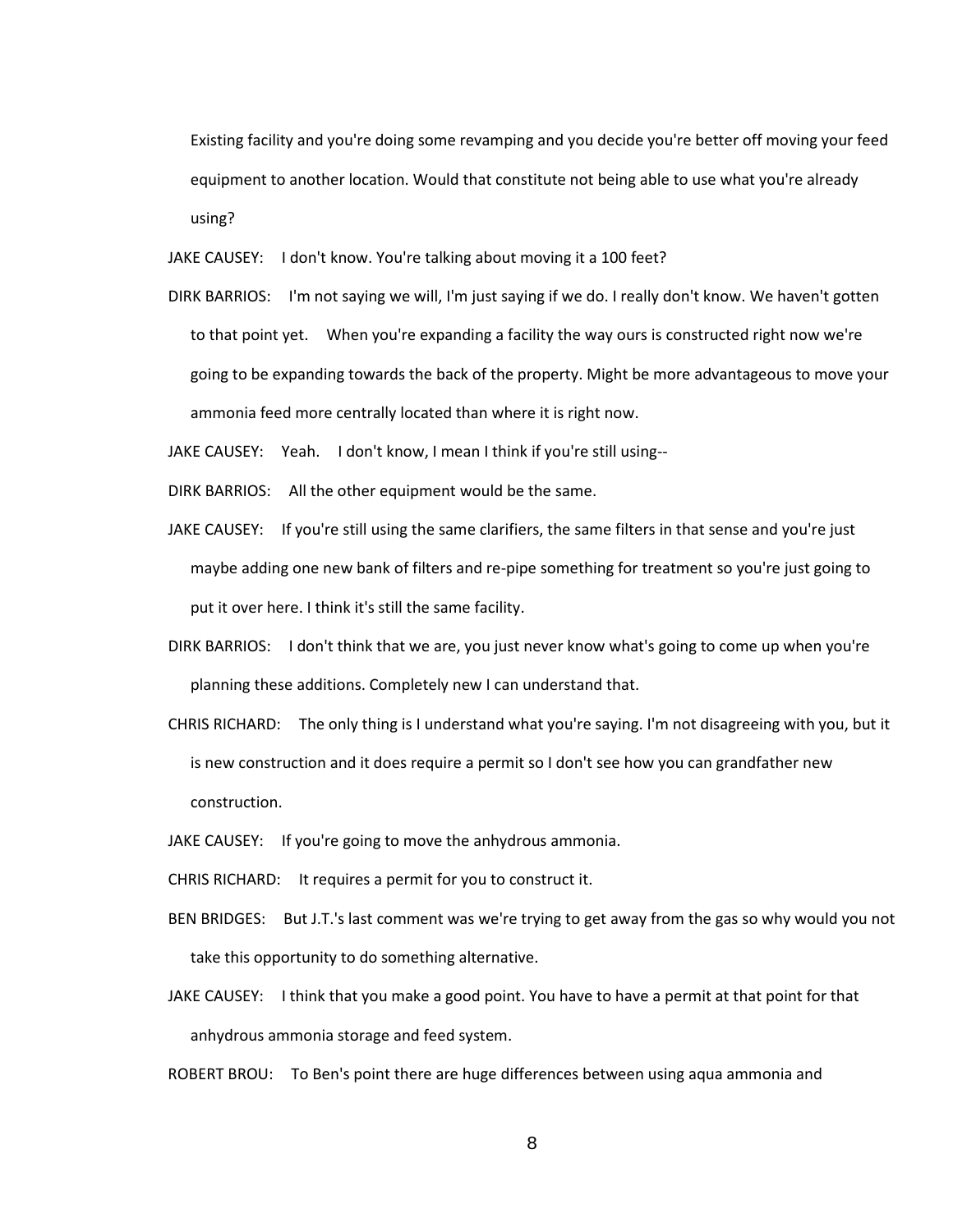anhydrous ammonia. There's a whole new learning curve to be put into place. And because you add a new bank of filters and you want to add three more ammoniators and you have to completely swap over your system that's bad business. The fact to not allow it as an option is bad news. I think you could do it and still accomplish what you're wanting to do with if you need to mandate new construction's inside one option stay below the 500 threshold. There's ways around it and still allow people options to treat the water in the manner they see fit.

- JAKE CAUSEY: That was one question that came up if you got a 500 gallon tank how much water are you going to treat one period of time.
- ROBERT BROU: Our 1,000 gallon tank we get about a four to five month supply, maybe a little more than that. That's at about three and half million a day, four and a half at the top. Still a lot of water.
- JAKE CAUSEY: It is. It is different, but I know that I've heard from some that feeding the liquid they had a much more consistent application.
- ROBERT BROU: I don't believe that. Easier to control with the 100 percent. You don't have degradation of your chemical.
- BEN BRIDGES: My point was if you're swapping to a safer with less inhalation problem that would be the time to do that. Not anything against the gas. If you're set up with gas feed and you know what you're doing I don't think there's a problem. But inherently it's safer for the LAS than for gas ammonia.
- RANDY HOLLIS: Again, our goal is to produce the best water quality for the public. That's our goal to produce the best water quality and you can't get any better than liquid ammonia. Not aqueous, gas ammonia. That is the best quality you can get and once you compromise on that, sure you can compromise water quality. So our goal is the better water quality. To exclude the use ever of gas ammonia I think is a mistake.
- ROBERT BROU: I think it's a huge mistake.

RANDY HOLLIS: Cause aqueous ammonia does degrade.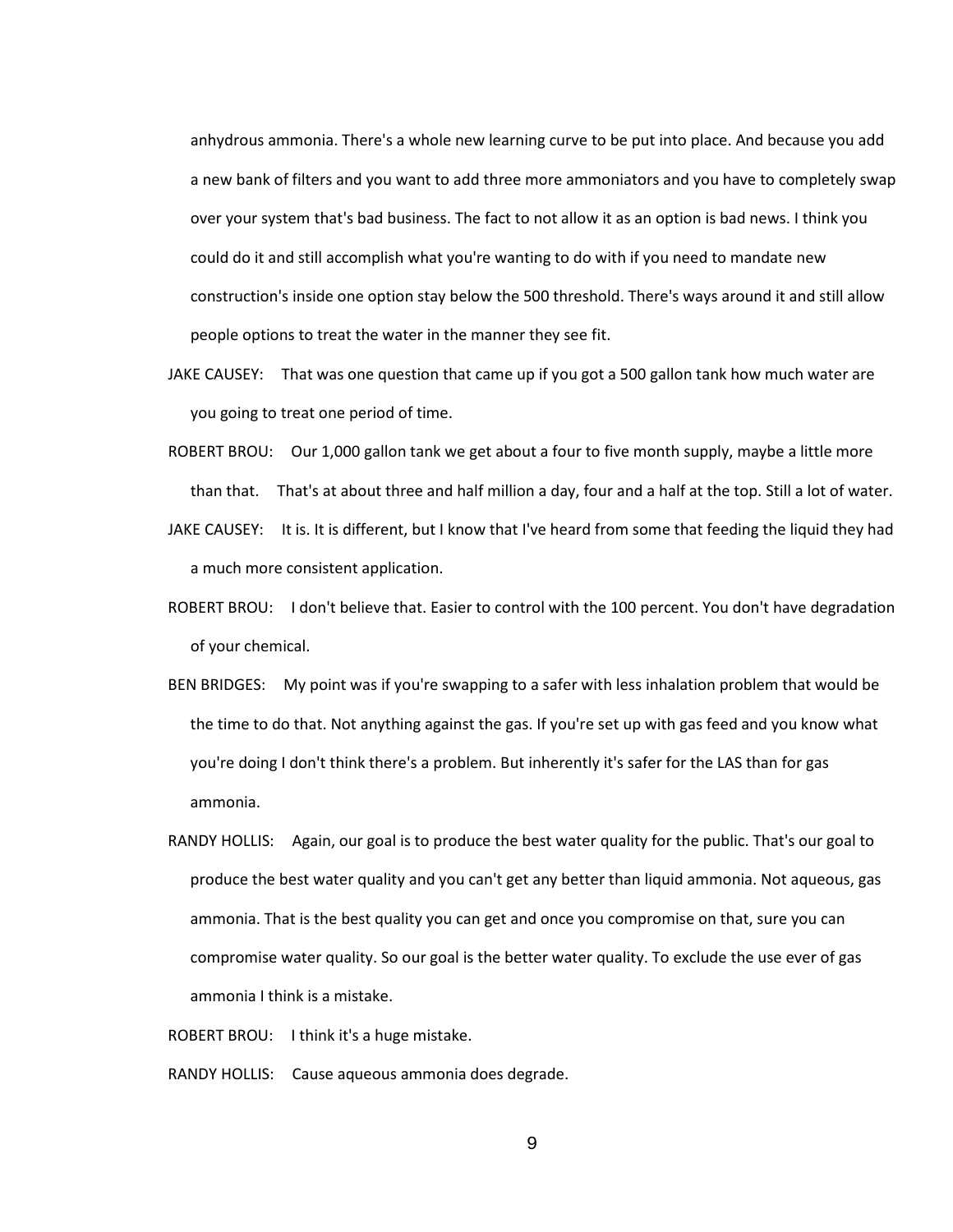BEN BRIDGES: LAS does not.

- RANDY HOLLIS: Correct.
- ROBERT BROU: What you buy is what you have when you go to feed.
- RANDY HOLLIS: I hate to see us exclude that forever.
- BEN BRIDGES: Not excluding forever, I'm just saying if you're going to change from one technology to another that would be a good time to go to the safer environment if you will or the perceived environment that is safer.
- J.T. LANE: And the feedback from the commission this morning though is enclosing it created more of a risk and so that's what we were trying to, and literarily we talked about different ways to enclose it and what not. But that was their concern with the national standards they use and they brought the book and we have a copy of it. We're open-minded. Just trying to balance again the regulatory authority, what would meet our needs.
- RANDY HOLLIS: Are we a 100 percent confident they will not come back at some time and will regulate gas chlorine? That's a question I would have for them is are they going to step in because it's a liquefied pressurized gas. Are they going to step in sometime and start regulating chlorine? Now we've built all these facilities that by no means met their requirements.
- JAKE CAUSEY: Their concern is they consider it if there's a leak it was all about the ventilation. If you get X percent in there it was (inaudible). Everything else they regulate certainly is that, but ventilation was I think their biggest issue. Even though we pointed out we have professional engineers designing these buildings their code clearly says that they are just not terribly interested. That's kind of where we left it. We have systems chloraminating now, we've had one or two permits recently for chloramine systems. I don't see more permits for chloramine systems coming. In fact, I think that you're going to see probably a trend getting away from cloramination. Certainly water systems can treat water without ammonia. Systems that do it really well can do it effectively and make really good water. That's a very small number. I think that's pretty much the guys who are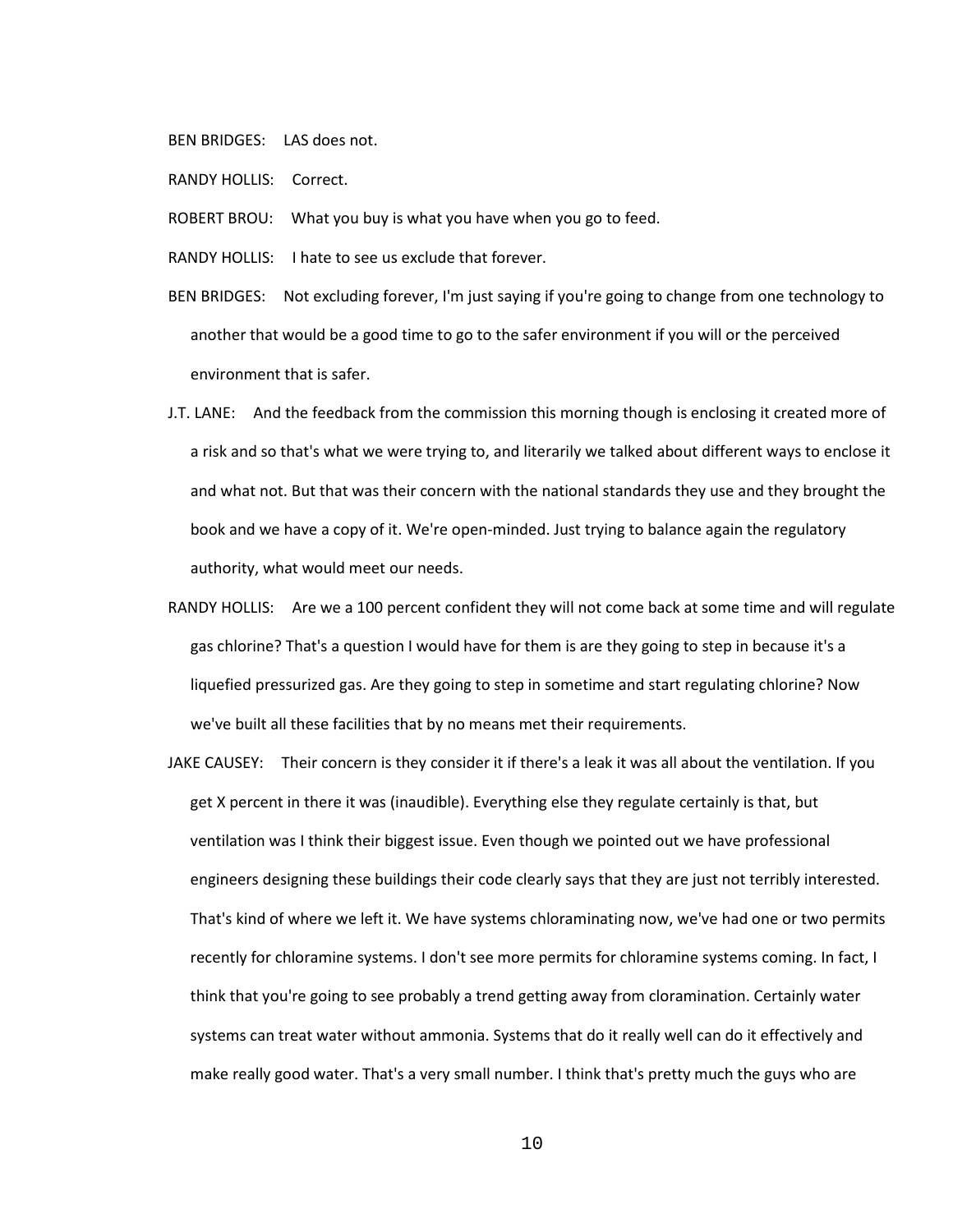doing it already now here. We're talking about future permits. I think it's a lot of risk we don't have to have, frankly. I think you can make great water either way.

- CHRIS RICHARD: One question back to Randy's point on the chlorine. What is the real driving force behind wanting to enclose this because I guess what I struggle with if you're making a case for safety then how do you make the argument you can grandfather in all the systems that have it outdoors already? It's either dangerous and we need to put it in a building or we don't. All the things we're talking about grandfathering don't affect water qualify. If they do affect water quality we won't grandfather them in. So if this is truly a safety issue, a health issue it conflicts with the grandfathering in my opinion.
- J.T. LANE: The thing is when we talked about it it ended up starting out we found safety issues for either. For either case. Whether you enclose or not. All the different scenarios that a bunch of really smart people in a room can come up with then you end up getting in a debate what is most likely to happen. That's kind of how we ended up with it because I didn't want us to get stuck with having to decide without any clear data or studies we could find at the moment in which which scenario would pose a greater risk. Which is why again ended up well if the substance itself is of high risk and not used by a good number of systems now, but they have used it so why not just grandfather the ones that are using it with the way they are currently permitted and then going forward we would transition to not using it at all. That's where we were this morning and we've had a lot of feedback and this is good, but that's sort of where we were.
- CHRIS RICHARD: I'm talking about chlorine too though which is used by everybody and safely outdoors. It's covered and protected from the weather and things like that. I'm just trying to reconcile that in my mind if it's not affecting water quality and if we're bringing in other issues then safety of a neighborhood how do you reconcile it's okay because it's there, but it's not okay in the future? If I build it in the middle of the field and there's nobody within a 100 miles I got to put it in a building. If it exist next to a school, but it's already there I'm okay.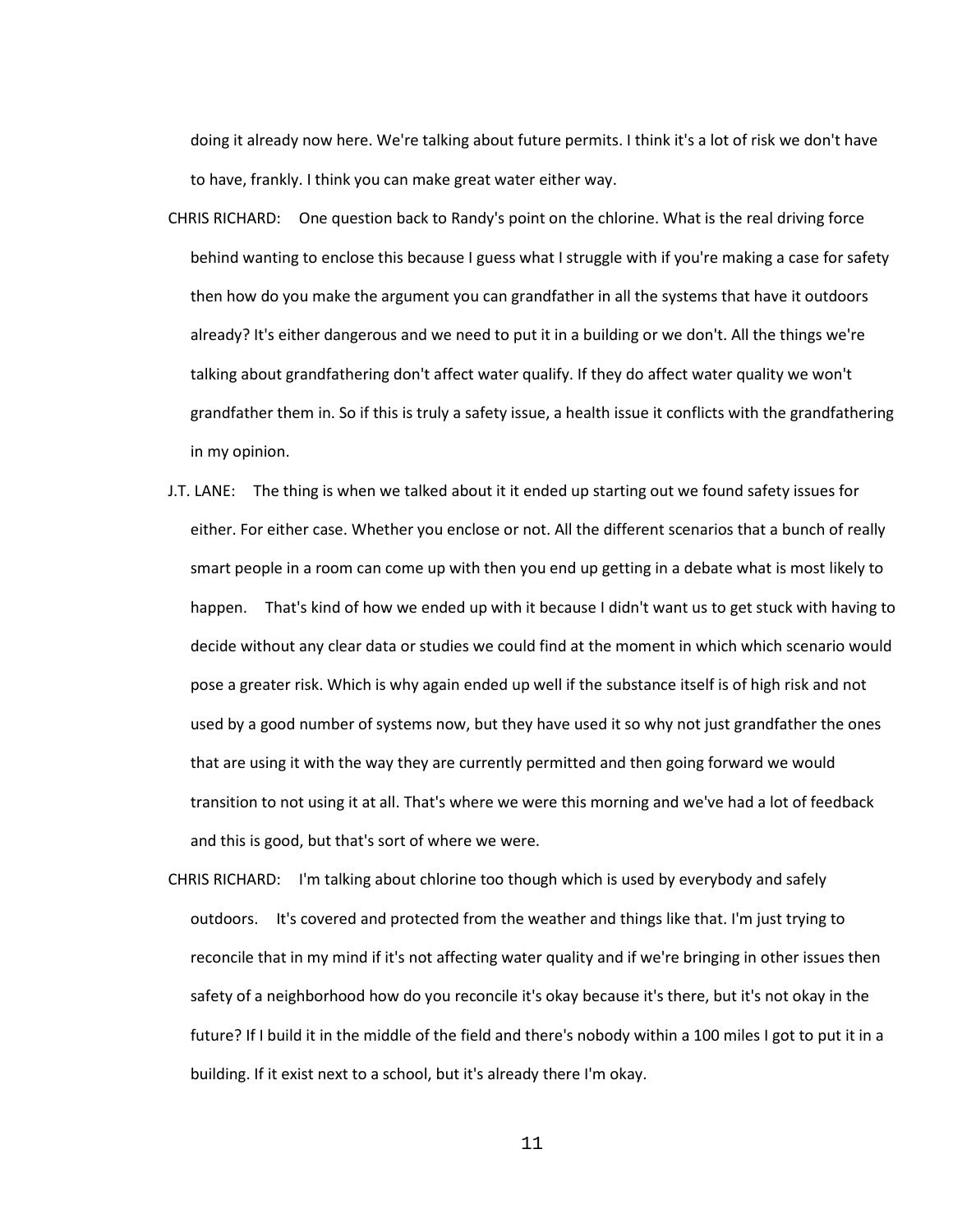J.T. LANE: You could ask that about a lot of things going into the grandfather clause I suppose.

CHRIS RICHARD: I thought we're not going to grandfather things that affect water quality?

RANDY HOLLIS: Chris, I look at this as DHH at least being reasonable with us and I do appreciate that tremendously. St. Tammany you're looking at over 40 million dollars if you enclose the chlorine today. Baton Rouge Water you're looking at 60 million dollars. That's a huge economic impact of attempting to regulate something immediately. We can't afford that.

CHRIS RICHARD: No, I agree.

- RANDY HOLLIS: So I appreciate DHH at least be willing to grandfather what's there right now until we have time. We've built several new facilities recently. Every one of those new facilities has chlorine rooms and ammonia rooms. We have complied with 10 state standards, the new ones have. And we can absorb that cost as we go forward, but to attempt to go retroactive and do everything immediately yes it is a safety hazard, but we can't afford it. The population can't afford it. So I appreciate DHH at least working with us on that. I've got some options I waited, I am going to let Jake get through and then I'll give you some of my opinions on these things.
- JAKE CAUSEY: There's only one left. So this was the scrubbers for anhydrous ammonia rooms. It says shall consider, propose should, so we left it as a should. And I'm done.
- RANDY HOLLIS: I've only got a few comments actually going back through this and really trying to study it and figure out where we're going with this if y'all will bear with me. Four major points that I have. One is we have a request from Dow Chemical on manufacturers that at least they be exempted from complying with all of this because they pull chlorine from their manufacturing process to use for water treatment. And they did not want to all of a sudden extend all the way back into their chlorine manufacturing and having to enclose everything in the manufacturing process. So for any manufacturer that generates the product that's used to treat water I think we had recommended as a committee that they be exempt from these regulations so we stay away from the process.

JAKE CAUSEY: Good point. And on that note I did receive an email from Will who was here earlier this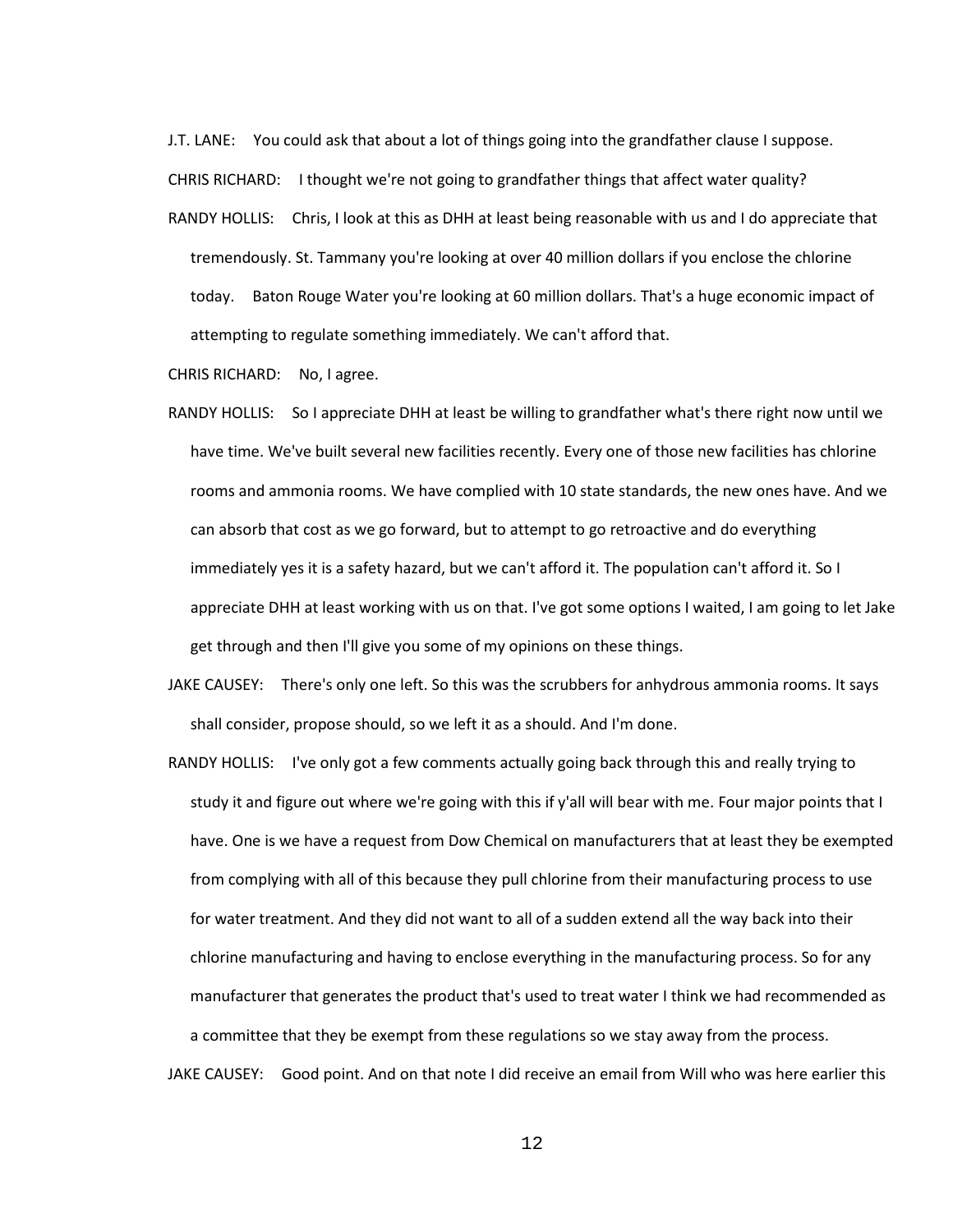week I think somewhat to that effect. And so I actually had a conversation with him just before this meeting and asked some questions about some of the information provided. And basically what I asked him if we could meet between now and the next meeting to look at what some of the plans and things are they have in place. Talking about industrial, we have probably 200 industrial public water systems. I don't know if they realized that. Talking about manufacturers and talking about other permits and plans they have in place. I don't have a good grasp on all of those. So that is still an item. That's something that maybe we get a couple other folks and talk more.

RANDY HOLLIS: Let me hand out, I was asked last time to prepare some language when we were talking about day tanks. So I'll hand this out if y'all pass that around. It's just one page. It's on day tanks, chlorine gas, and anhydrous ammonia. We've talked about anhydrous ammonia, but we'll talk about day tanks first. Day tanks the first thing I would like to really discuss and this is 5.1.11. I really want to make it clear day tanks will not prevent an overfeed of a chemical. They won't. Day tanks will only provide protection from feeding more than a 30 hour supply. You could feed that 30 hour supply in 5 minutes and kill people. Fluoride you can kill them if you put too much in the water at one time. So a day tank is not going to protect the public health. And my concern about that is that we're relying on these day tanks. The second thing that day tanks do day tanks require you to go to every site every day. You can't have more than a 30 day supply. We've got 50 sites in Baton Rouge with telemetry, with T1 cables coming in, with cameras, with SCADA systems we know everything at every site. And on weekends we do not visit those sites because we're comfortable enough with the telemetry coming in we know exactly what's going on at every one of those sites. A day tank, because we're feeding aqueous ammonia, it would require every single operator to go out there, or every site to be visited every single day. So the proposed language that I've got in here is that when systems can demonstrate that pumping systems can limit the application of the chemical such that the MCL tied to that specific chemical if it's applicable will not be exceeded, then the requirement for a day tank for that chemical will be suspended and that specific chemical can be fed directly from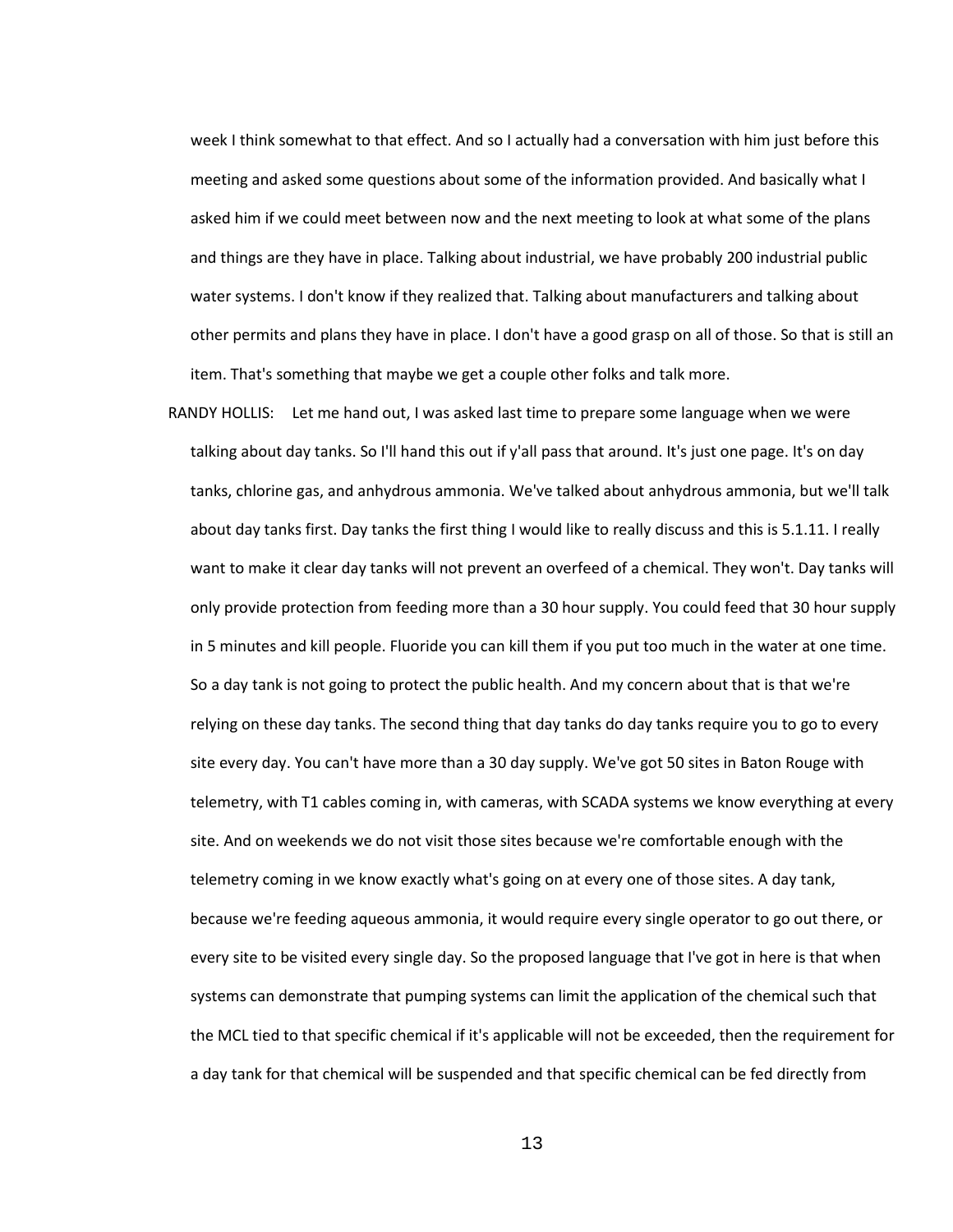bulk storage regardless of the bulk storage size. For chemicals that have no MCL direct feed will also be allowed from bulk storage if the system can prove the pumping limitations will not cause an upset to the treatment process. Now to follow up on this we said it's okay to feed from a 55 gallon drum. What if that drum last you 6 months? What good did that do if you fed the drum in one day? We're under this misnomer that the size for some reason of a day tank or even a bulk storage tank of 55 gallons protects you. It doesn't. So what I'm trying to do is put in here language that really protects us that says if you can limit what you're feeding by using your pumps that's the true protection that we will not have an overfeed. And so that's the suggested language that I've got.

JAKE CAUSEY: Are you proposing that as the exception to the day tanks?

RANDY HOLLIS: Yes. If you can do this then you don't have to have a day tank. Yes, it's an exception. Under 5.1, well let me go through I was making notes to make sure we were okay here. Under the supply and storage of chemicals under the 5.1.9 3 which was on page 4. We did put in provide a minimum storage volume of 1.5 truckloads where purchase can only be made by truckload lots. We've only gotten out of our 60, 70 some odd feed systems out of all of ours we've only got anhydrous ammonia at one location. I didn't look this up, Dirk maybe you or Rob can tell me this, how do you buy that in a truckload, your anhydrous ammonia?

ROBERT BROU: With a truck usually feeds both of my sites with one truck.

RANDY HOLLIS: But if you have to have 1.5 times the truckload what size tank are you into now?

ROBERT BROU: I can buy it in different size trucks. I can buy it where I'm buying a quarter of a truck. I think it's redundant to say 1.5 does that change the 10 day minimum to increase it or decrease it? What's a truck and a half if you use a truck a day?

JAKE CAUSEY: You got 10 days you got 10 days.

ROBERT BROU: That's what I'm saying. I think the 10 days should be all. We should lose the 1.5 altogether. It doesn't matter if you're buying about 5 truckloads or 55 gallons.

RANDY HOLLIS: If a truck comes in with 3,000 gallons now you got to have a 4500 gallon anhydrous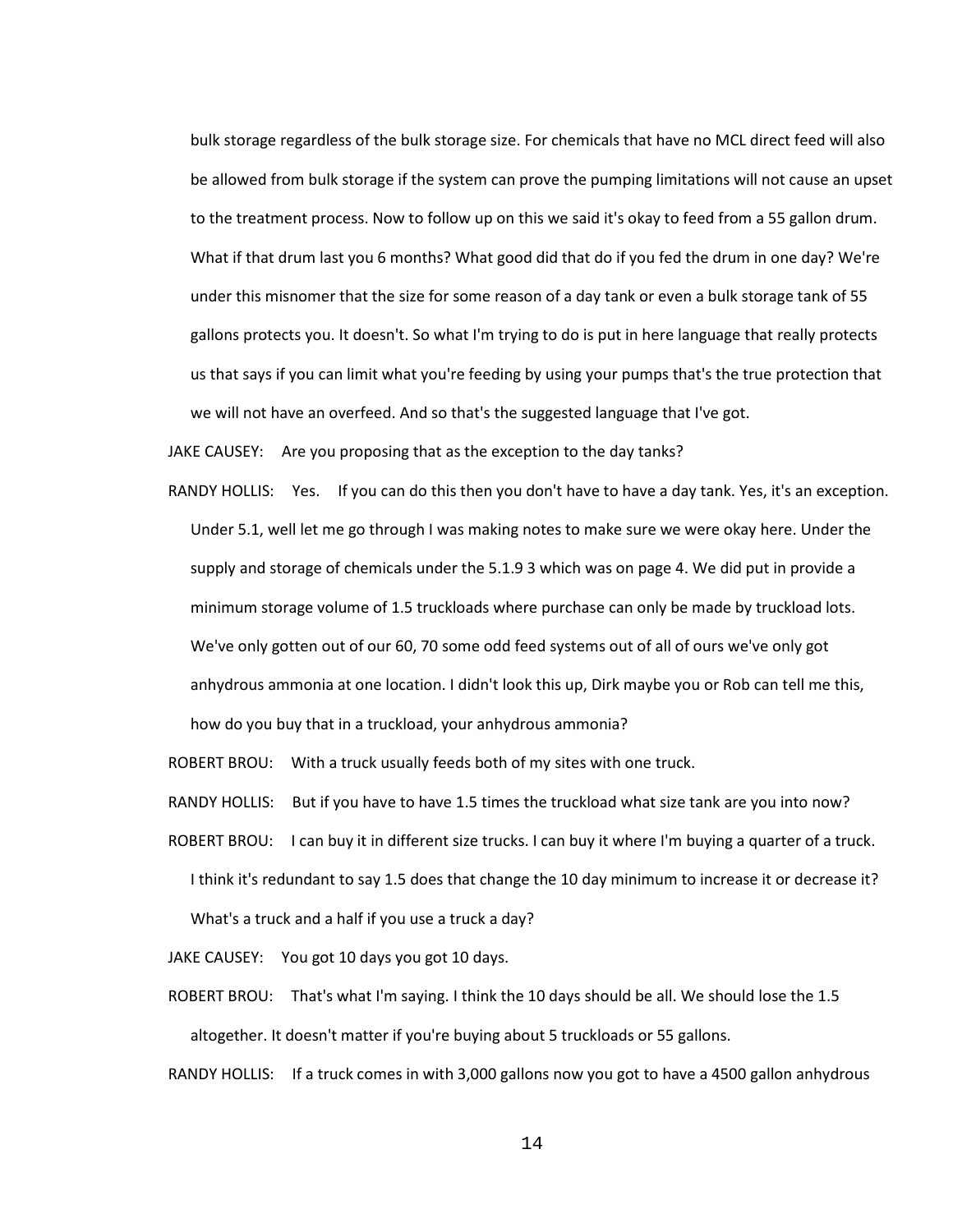ammonia tank. I don't want to get caught with that. I didn't want this to be used to say you have to put a bigger ammonia tank. We don't need it. I'm pointing that out as a possible conflict in here that the tank that we specified in this section doesn't apply to anhydrous ammonia. Day tanks on page 5 I just covered that of what I feel like under the exception we should do there. Over on page 11 of 13 under the anhydrous ammonia or aqueous ammonia, I'm sorry. 5.4.5.2 it's on paragraph C on 11. And what we state here the bulk liquid storage tank shall be designed to avoid conditions where temperature increases cause the ammonia vapor pressure over the aqua ammonia to exceed atmospheric pressure. That means at any time. By experience we know that if you keep about 2 pounds of pressure over the top of an aqueous ammonia tank you will form an ammonia blanket. It's exactly what comes in the trucks when they deliver. You've got an ammonia blanket there. If you do that you get no degradation of the aqueous ammonia. What I would like to see is under paragraph C is that we change that or add to it to say the bulk liquid storage tank shall be designed to avoid conditions where temperature increases cause the ammonia vapor pressure over the aqua ammonia to exceed atmospheric pressure by 5 PSI. In other words, if it goes over 5 PSI okay, we won't go over 5, but at least it gives us that buffer between atmospheric and 5 to allow an ammonia blanket on top of it. In reality you already have a little bit of pressure on top of it because you've got on inert gas trap on the vent, it requires that, so technically you already got a slight pressure on the top of it anyway because you've got the inert gas trap. We're just getting this up to 5 PSI to allow that to happen.

ROBERT BROU: That's why we suggested removing that language all together initially.

RANDY HOLLIS: Right, but we need that buffer to prevent the degradation of aqueous ammonia. We're not asking for much. Just five. That's it.

JAKE CAUSEY: Didn't we also change they had I guess stated that unpressurized tank to pressurized. RANDY HOLLIS: We did.

JAKE CAUSEY: This kind of speaking to the same.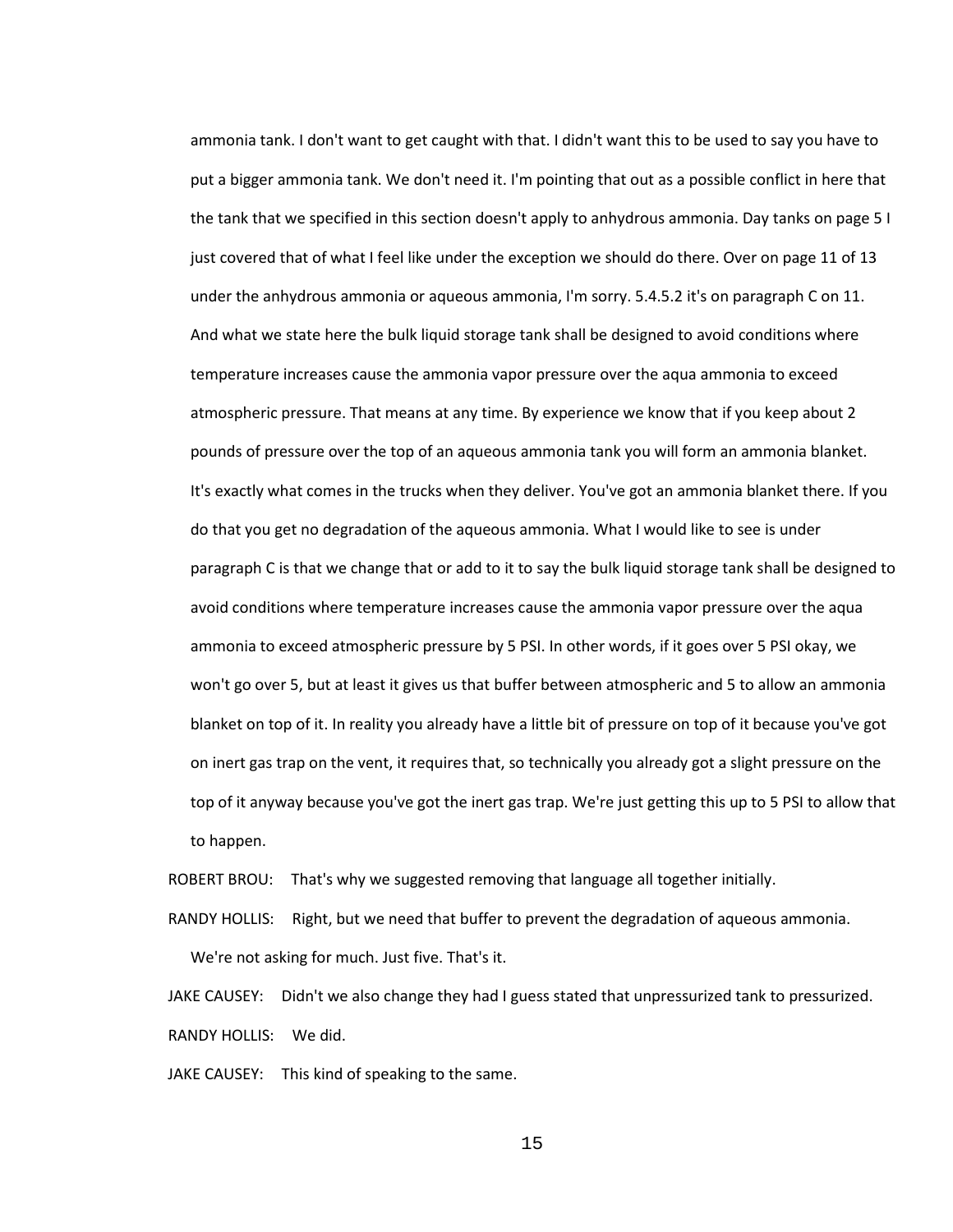RANDY HOLLIS: Well, this is it won't exceed atmospheric pressure.

JAKE CAUSEY: Pressure tank above atmospheric pressure it's pressurized.

RANDY HOLLIS: Right, but at least this gives us the limit of up to 5 PSI.

ROBERT BROU: Under A we added pressurized. Two above that. 5.4.5.2 A

RANDY HOLLIS: Once you start getting above 5 you're starting to get into an ASME pressurized tank or design of the tank and everything else we don't want to go above that. The last thing I think I have--

JIMMY GUIDRY: Is that routinely monitored?

RANDY HOLLIS: No, sir. What we have is we have an inert gas trap. We have actually a P trap on the vent that's full of water. That P trap really regulates the pressure on top of the tank. If it goes above that the gas will go out and go through a scrubber and then the system. So that just gives us the limit of the pressure on the top of the tank to 5 PSI. It's not monitored because that trap will allow it. It's a relief.

JIMMY GUIDRY: When you're saying above five becomes risky?

- RANDY HOLLIS: Yes. We don't want to go above five because now you're into a pressurized vessel. It's more than what we normally use for anhydrous ammonia.
- JIMMY GUIDRY: When I think of limits I don't think of going to where the risk is, I think of getting, and I'm not why we came up with five I understand your argument, but if right above five is dangerous and you let it get to five you're pushing your luck in my opinion.

RANDY HOLLIS: The five will regulate the design of the tank so that will relate to cost and the cost of the tank. Five is the maximum, two works perfect. I want to give myself a little buffer, that's all. JIMMY GUIDRY: We're not trying to get to five?

RANDY HOLLIS: No, we're not. So the last thing I have is on section 5.4.1 chlorine gas and what I've done here is added in a section that's an exception. There's a better mouse trap than a chlorine room, a lot better mouse trap. And it's a secondary containment around the cylinder. Secondary containment around the cylinder is a pressurized cylinder made to ASME code. You put the chlorine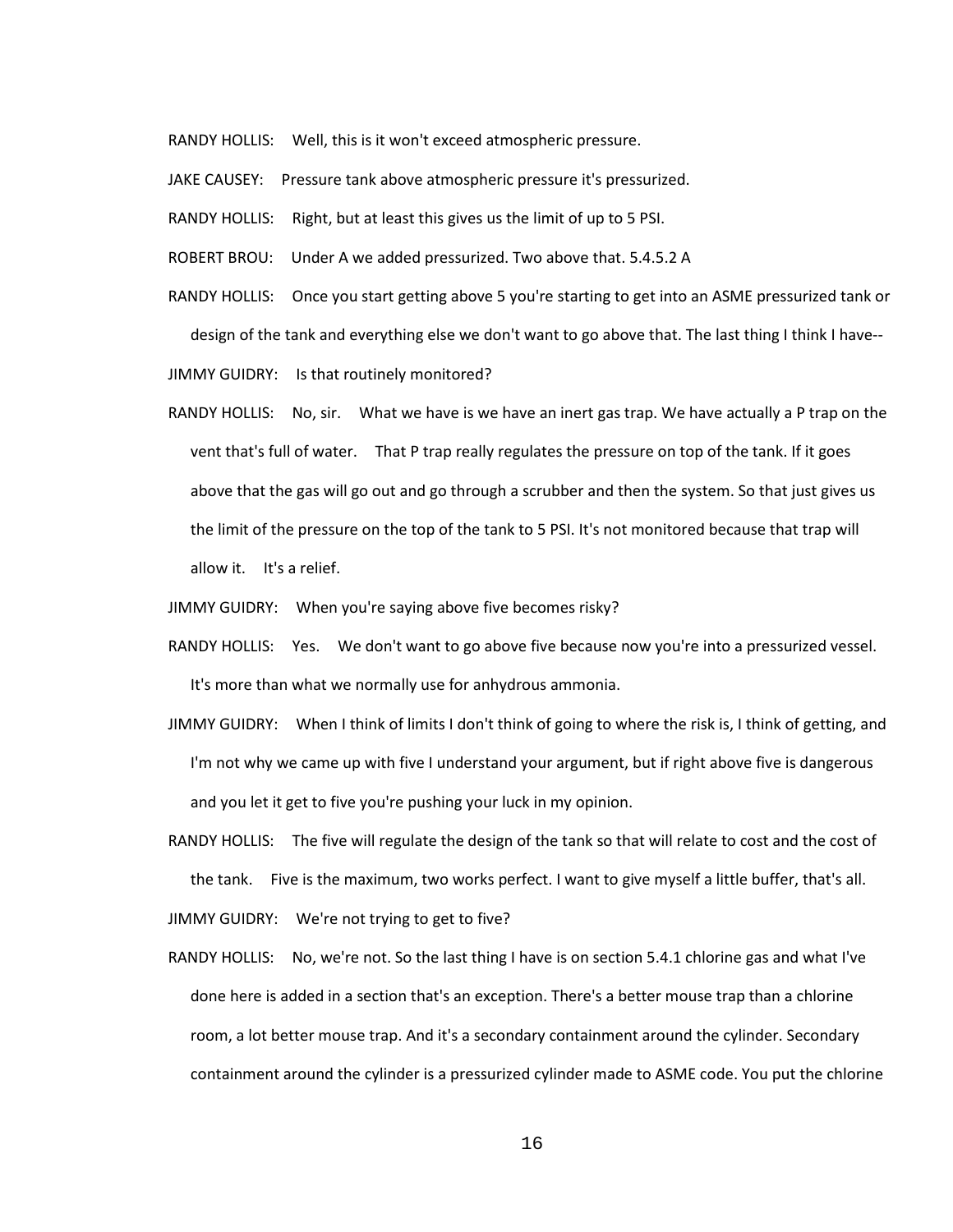cylinder inside it and close the door and then you feed and you've got perfect secondary containment. They are expensive. But what I'm asking for is if a system wants to use secondary containment for chlorine cylinders there is no reason to have a chorine room that I do say it needs to be protected from sunlight, needs to be shielded from public view, it's inside a fenced and secure area, and it will be secured in place so that it won't float off in a hurricane. And then all chlorine pipelines outside your regulator is inside that secondary containment. So your regulator is on the cylinder, it's inside, and then the tubes go to the wall of it and everything outside of there is vacuum. There is no pressure leaking whatsoever. If you have a leak in the cylinder you just feed the chlorine like you normally do until you exhaust every bit until your chlorine is gone. That's the perfect way to handle a chlorine leak. So to me it is a much better mouse trap and if we do that why require everything else in the chlorine room?

- JAKE CAUSEY: I guess one other question I would have is about protection from like also windblown debris and maybe some of those things. I guess we've seen protection from sunlight that's not much protection from sunlight. I think we had talked about it you and I just wanted to make sure we have some of those other caveats so that it's truly protected the way you're describing.
- RANDY HOLLIS: Normally Jake on these the chlorine cylinder is designed for about 250 pounds or so pressure. You've got a fusible plug on it. If the temperature gets to be about a 145 temperature degrees Fairmont the fusible plug melts so that gas is coming out of the cylinder. On every one of these containment devices we've seen, secondary containment, there is no fusible plug and they're designed for about 500 PSI. So your protection is built into the structure of the unit itself. And so to me it's a really good device to put around. If you're going through that expense there's no reason to have a big chlorine room. You need the space for the ramps to get the chlorine cylinders in and out. Put it inside a room can really hurt you.
- JAKE CAUSEY: I think what we're talking about as far as away from public view, from indirect sunlight probably need some kind of side walls so you don't have, but still, but not enclosed.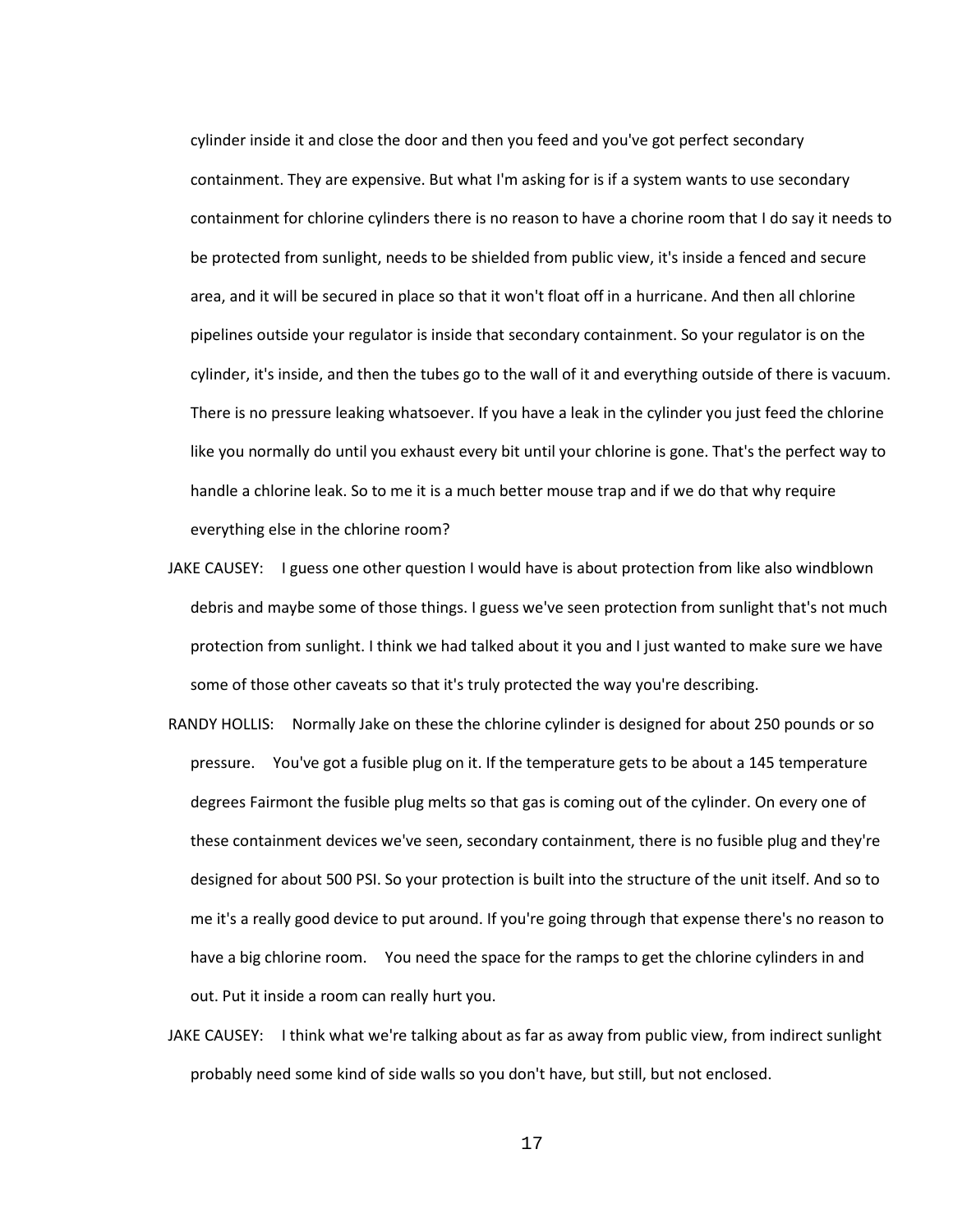- RANDY HOLLIS: Sure. I would suggest that as an exception to chlorine rooms. If we're going to go to that expense it's really better than we allow systems to be able to do that. The last comment I had I had written up earlier was on ammonia. I know we covered that. I just don't recommend we put ammonia inside. I had looked at the regulations for ammonia in addition to what you've got and that is when you look at the true regulations of ammonia a cylinder of ammonia is only a 134 gallons. That's a cylinder. Those are the ones that you find that have screw tops on them and all that stuff. A container is anything larger than that and those are the bulk storage units we see outside. And so really when you look at these regulations of cylinder it's only a 134 gallons, not 500 on these regulations. I just don't recommend ammonia being placed inside. I think if we can figure out a way to feed ammonia directly from bulk storage to the system without a room would be very good. That's all the comments I have. I go back Dr. Guidry I do appreciate you pointing out the grandfathering, I really do, but as systems improve and make corrections yes they'll have to improve.
- JIMMY GUIDRY: I'm not a big fan of grandfathering because what we're saying is we know better, but we're willing to accept the risk because it cost too much. And we live in a state where we tend to put our money on things and then decide what's important. And to me some of the things we decide to cut corners on I'm dealing with it in the session. We're willing to cut corners on things because of our principals and because of what things cost. It makes sense to say over time we want to get what we should do so you have to kind of meet and agree. So I appreciate the kudos, but I don't feel good about it.

RANDY HOLLIS: I understand.

CHRIS RICHARD: A lot of the grandfathering that you have though is because times have changed, people have learned how to do things, but there's certain ways that you design something and build something today that you can't actually go fix. You can't change without blowing up the plant and starting over again. The quality of the water coming out is fine so you're not really compromising anything. You're just saying from this point forward this is the way we need to go to do things. Not all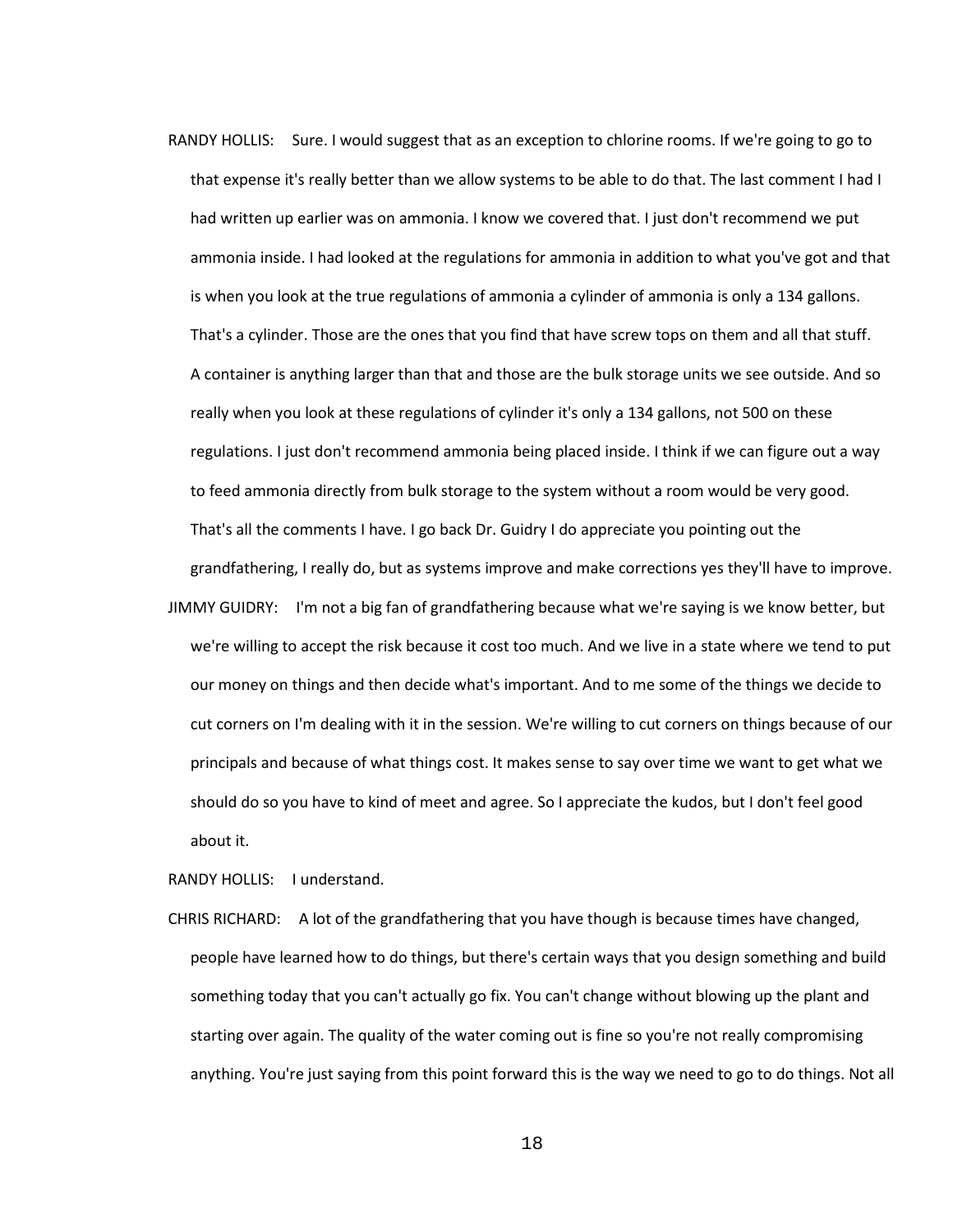grandfathering is bad.

- KEITH SHACKELFORD: And corners weren't cut to begin with necessarily. The plant was designed and built to the standards in place at the time.
- JIMMY GUIDRY: But we were willing to spend billions of dollars changing this out every two years because it becomes obsolete.

DIRK BARRIOS: Not willing, forced to.

- JIMMY GUIDRY: This here technology can do a lot of the work that protects us. But again, we make stuff that doesn't last anymore.
- DIRK BARRIOS: The federal government has been giving us unfunded mandates since this country began. Why should we start giving everybody unfunded mandates on our own self? If we're already meeting the quality of drinking water and what we're doing is fine. A lot of unfunded mandates. Not only is the state in a financial pickle, but so is everybody in this state.
- JIMMY GUIDRY: Believe me, everything weights in as far as what does it cost, how important it is. And we get a lot of mandates from the federal government that we have to put in place. We don't understand why they are taking it so far. So it is a discussion between the experts who really know what they are doing. What I can tell you is this, we have a lot of old systems and we are at risk. And the amoeba taught me that. Not because of the amoeba's risk, because the likelihood of that amoeba is not high, the likelihood of a compromised system because there's not enough disinfectant is very high. And we don't have a clue as to how many people get sick because they're drinking water that's not properly treated. We can say we do a good job, but we don't know because nobody is measuring how many of our folks with diarrhea or vomiting or the virus is from the drinking water. Nobody knows that question. My job is whatever the public can bear make it as safe as possible. We had the same issues with sewage. For years we don't want to spend the money it cost to treat sewage. We started having high coliform counts in our lakes and our streams and our rivers. There's a price to pay when you won't spend the money. Our roads there's billions of dollars right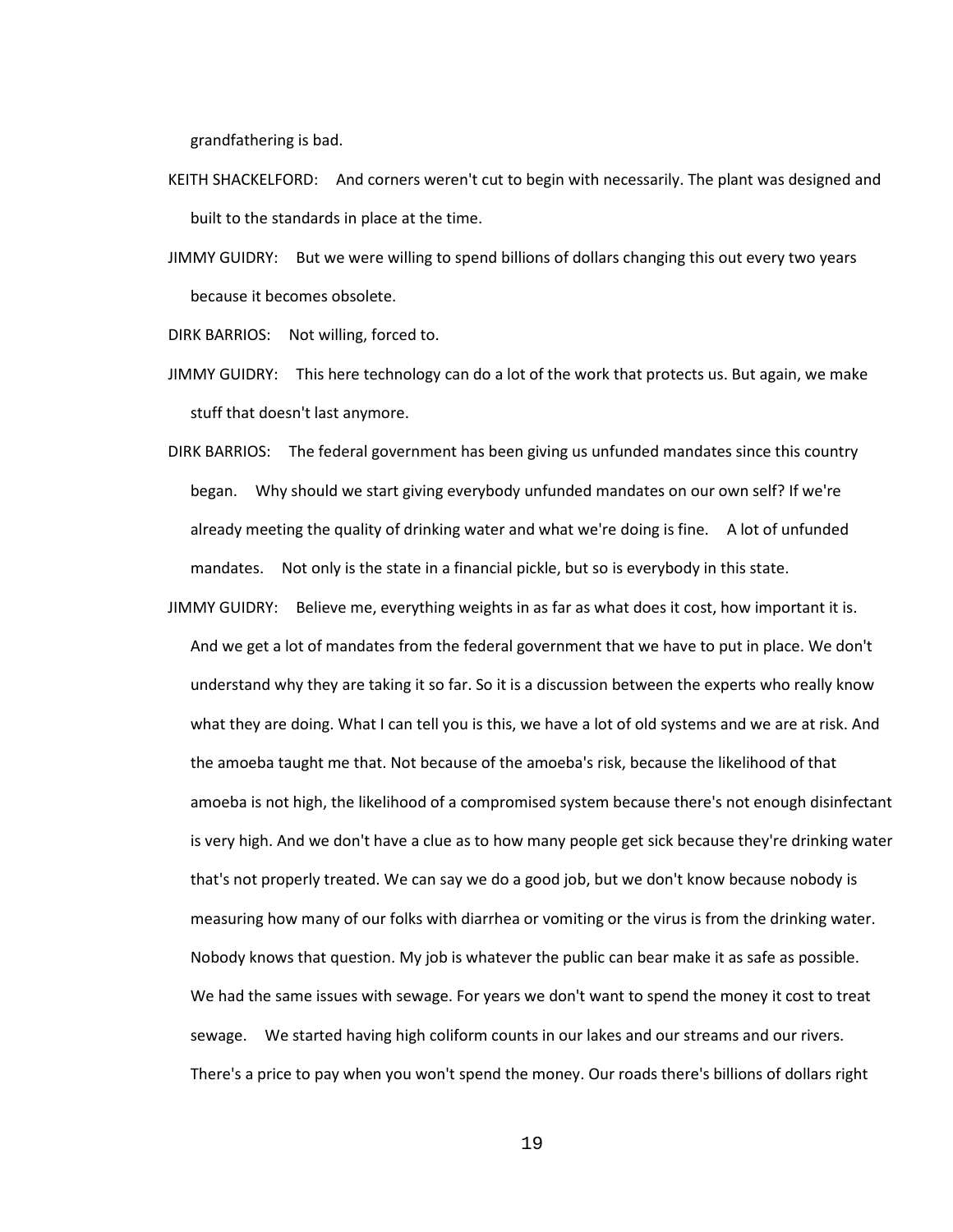now people don't way to pay to repair them. No more taxes, but they don't want to drive in a pothole. Again, we got to figure out what the market will bear. And Randy I appreciate acknowledging that we are working with everyone. But we will push the envelope to make sure we do everything we can afford. Thanks for reminding me of the mandates cause our job is frustrating. As regulators you are not liked for enforcing people what to do. My biggest headache for about 10 years now has been sewer plants that are not properly maintained that are put in the ground and raw sewage is coming out of them. And it's been really hard to get around because it's costly to treat sewage. And so over and over again we have camps that are built right along the waterways dumping raw sewage into our waterways and we accept that until we smell it. It's bad news way before we smell it. I appreciate the work that y'all have brought to the table and force us to think about things a little more and your expertise, but I can't tell you this has been pleasant. I can't lie, but it has been very educational. I just wish the public would see your passion and see how serious you take your jobs. Cause they think they drink the water, they don't think about it. For the record, that water you drink out of the bottle you're paying a 1.25 for is not protected like the water coming out of the tap. ROBERT BROU: I did have a couple comments on the bottom of page 8 of 13 under G. It's full and

empty cylinders of chlorine shall meet the following requirements. Number 4 says it should be stored in a locked and secured room separate from ammonia storage. I would suggest striking out locked or putting and/or secured rooms. Even if you're in a fully operated treatment plant that's manned 24 hours a day and you have a chlorine room you're probably not having it locked, but it is certainly secured. I do understand the concept of locking if it's a remote site, but either the word locked needs to come out or it needs to say and/or secured. I don't know which would be preferable to the committee.

JAKE CAUSEY: Noted.

ROBERT BROU: And on 11 of 13 we talked about this at the last one. It's 5.4.5.2 D talks about the exhaust fan shall be installed to withdraw air from high points in the room and makeup air shall be